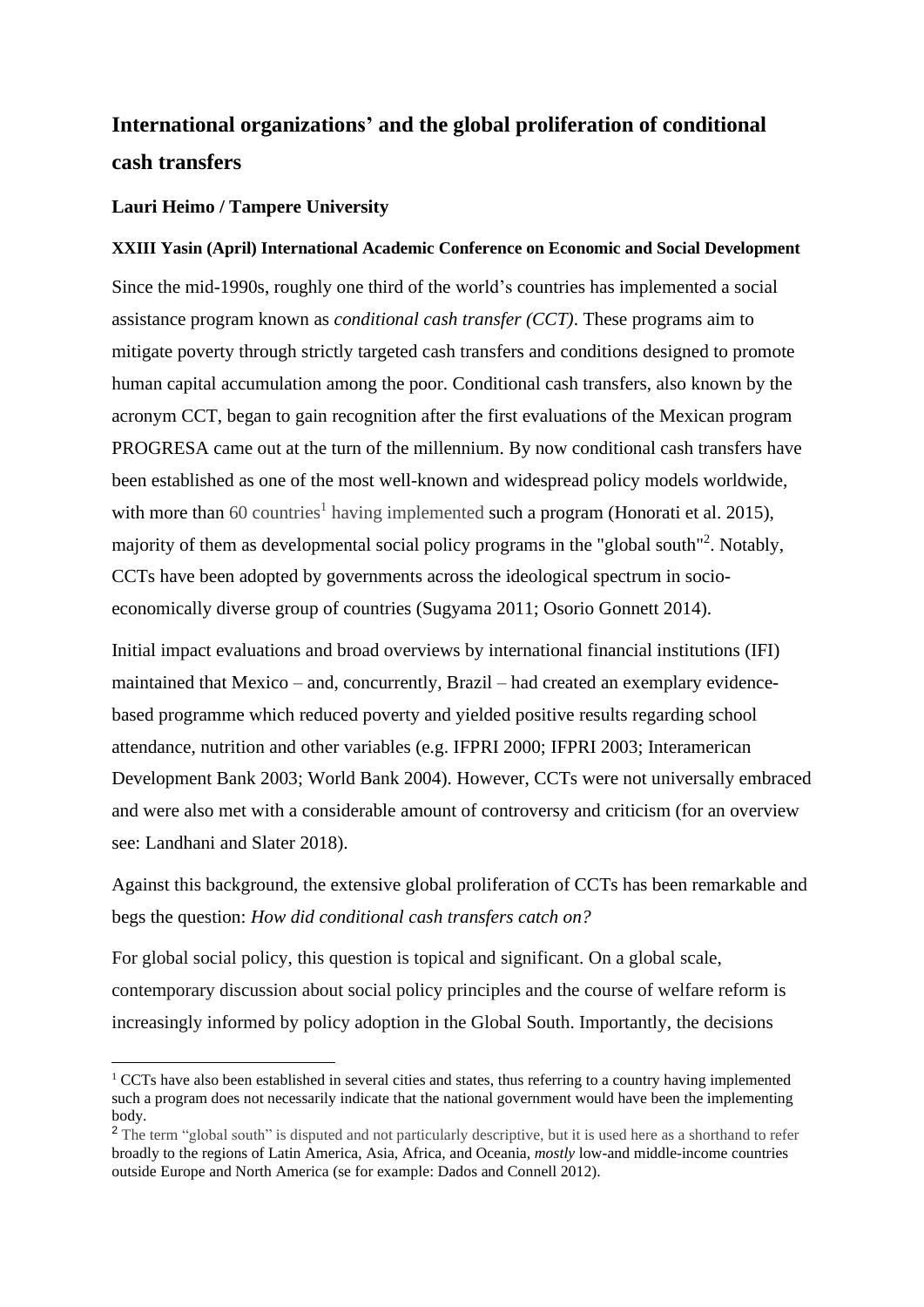regarding the type of social policies adopted and implemented structure the direction of future reforms, as policy arrangements tend to get locked in and become fundamental institutional frameworks, creating constraints on and incentives for future political action (Myles and Pierson 2001, 312). This raises important questions of how global policy models emerge and which qualities these widespread policies have that enable them to travel and be adopted in different contexts.

There is now an extensive body of research that has explored conditional cash transfers and their global proliferation. The first wave of literature concerning CCTs was produced mainly by international financial institutions, program officials, and development organisations. It consists of evaluations and overviews that largely highlight the positive aspects of these programs (e.g., Morley and Coady 2003; Skoufias and McClafferty 2001) A second wave of research emerged around ten years after the first evaluations and sought answers to the rapid proliferation of CCT programs either through the lens of diffusion (Sugyama 2011; Osorio Gannett 2014; Brooks 2015; Simpson 2018) or by policy transfer oriented studies analyzing local political processes as well as transnational policy chains (Morais de Sá e Silva, ; Franzoni and Voorend 2011; Fenwick 2013; Osorio Gonnet xx; Porto de Oliveira 2019; Milhorance 2020; Howlett, et al. 2018). In summary, this literature has provided insights on the proliferation of CCTs by examining the *qualities of the countries* that have adopted the policy (policy diffusion) and through the actions of individuals and collective actors involved in the local and transnational policy processes (policy transfer). This body of literature has commendably explored the domestic and international determinants that have led to and facilitated the adoption of CCTs in different countries and provided valuable insights on the phenomenon.

However, the significance and complexity of the studied phenomenon call for further inquiry into in the emergence and proliferation of CCTs. This paper makes a novel contribution to the body of literature examining the proliferation of CCTs by applying a constructionist theoretical framework. Scholars working from a constructionist perspective in international relations, sociology and political science have drawn attention to what I define here as *global governance through knowledge production, dissemination and usage* and paid increasing attention to the international organizations' (IOs) role in the production of internationally adhered norms and more specific scripts or models for national policymaking.